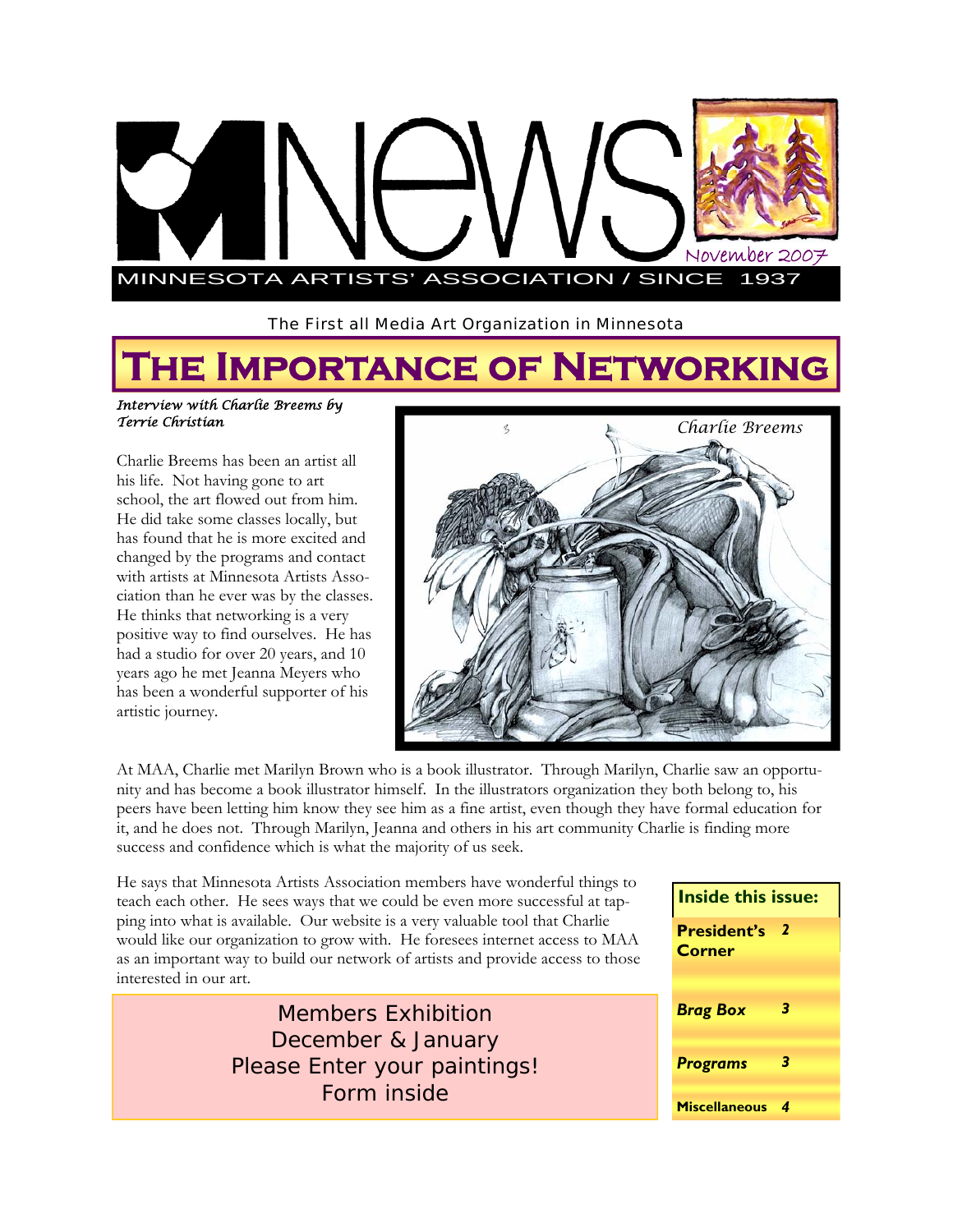

## **President's Corner** *by Ron Wilson*

October Demo by Greg Lipelt

A larger than usual attendance, 27, at the October meeting was rewarded with **Greg Lipelt's** informative presentation and demo. Greg's theme was how to break out of our comfort zone with our painting. He suggested to pick just one area that we want to work on in the next painting, possibly doing a new version of a previous painting. His pre-demo presentation was as instructive as the demo, as he showed excellent examples of what can be accomplished by concentrating on changing one element, value range, pushing color, texture, etc.

The aspect he felt he needed to concentrate on for his demo was size. He worked in inexpensive poster paint on a large format, reworking a previous landscape painting, explaining very well why he was doing what he was on the painting and eliciting suggestions from the audience. Thanks, Greg for an informative evening.

See you next month in Bloomington for a classical Russian take on a portrait demo.



#### **MAA Board of Directors**

#### **Administration**

| <b>President</b>               | <b>Ron Wilson</b>                  | 612-243-1315 |  |
|--------------------------------|------------------------------------|--------------|--|
| <b>Vice Pres.</b>              | <b>Charlie Breems</b>              | 952-913-8671 |  |
| <b>Secretary</b>               | Sylvia Rudolph                     | 612-722-8416 |  |
| <b>Treasurer</b>               | <b>Jeanna Meyer</b>                | 952-758-9446 |  |
| <b>Activities Coordinators</b> |                                    |              |  |
|                                |                                    |              |  |
|                                | <b>Exhibitions: Sylvia Rudolph</b> | 612-722-8416 |  |
|                                | <b>Programs</b> Judy Lieber        | 952-884-1815 |  |
| <b>Membership</b>              | <b>Gene Terres</b>                 | 612-825-4512 |  |

**Co-Editors MAA Newsletter Terrie Christian** 763-546-5266 **terriepc@msn.com Amanda McCarty** 612– 729-9717

**Web Site Mgr**. **Amanda McCarty nefferkiti@msn.com** 



*November 2007 2 MAA News*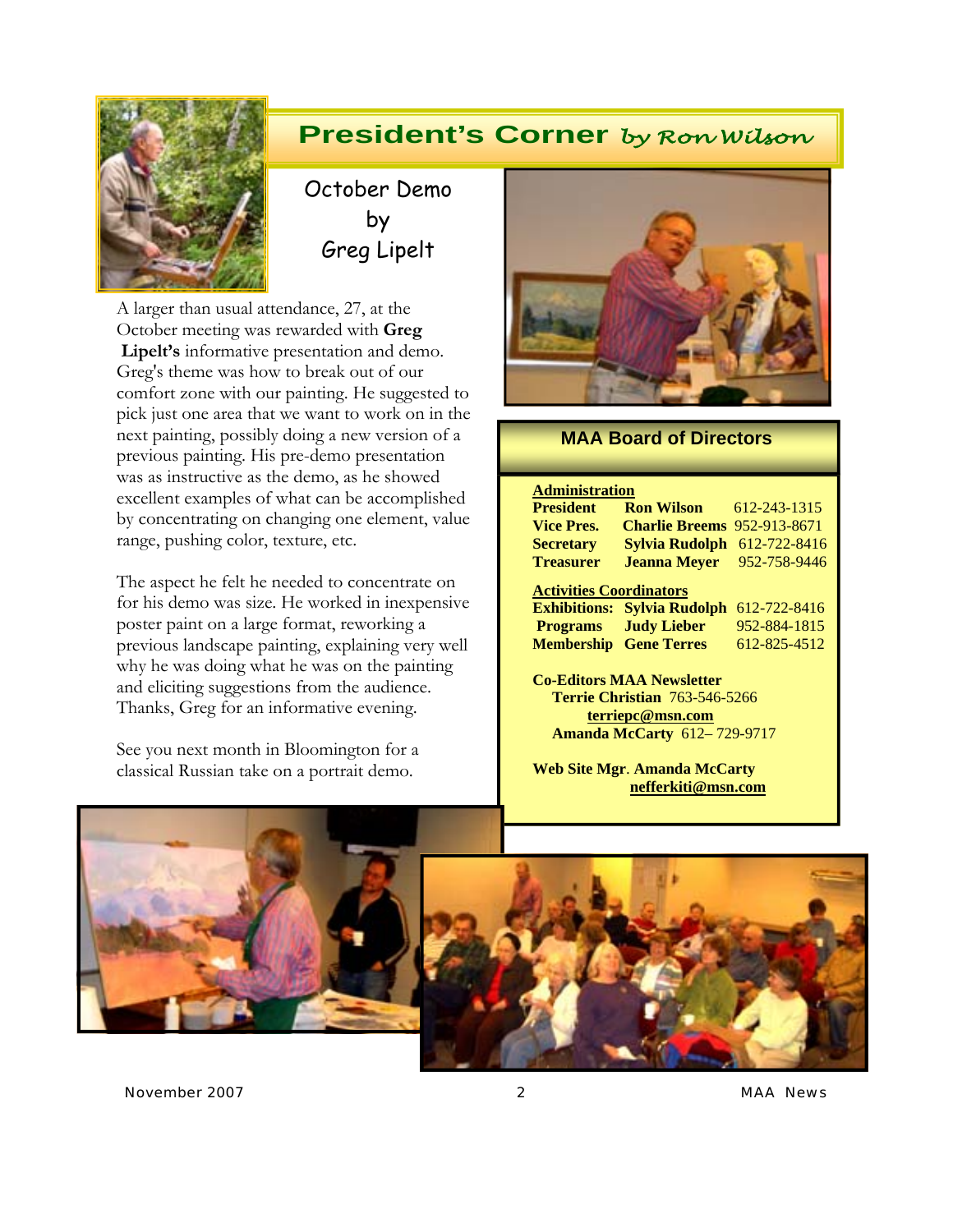**Brag Box "If Ya Done it, it Ain't Braggin"** 

*Member accomplishments Exhibits, winning awards . . .* 

**Robin Butler Edgerton** has an exhibit of her work currently at Curran's Restaurant.

**Marjorie Moody** was recently chosen (by a jury including members of the MIA curatorial staff) for the Art Perchance exhibition at the **Minneapolis Institute of Art**. The artworks were exhibited in the Second Floor Atrium of the Target Wing from September 19 through September 27. They were moved to the Third Floor Reception Hall for the big event on Friday, September 28, a fundraiser which will support the Friends of the Institute and MIA and help with transportation of school children to the Institute. Some of the paintings were in a silent auction and others, including Marjorie's, were in the "perchance" section. Patrons played games for tokens (or purchased tokens) and put them in the bucket by the artwork they wanted and at the end of the night there was a drawing from each bucket to see who won each piece. There was a pre-event party for just the artists and the patrons who had paid \$150-500 a ticket for the event with butler passed hors 'doeuvres and champagne. Marjorie also recently sold 8 paintings at her home sale.



The Painting Twelve O'Clock Shadow by **Judy Lieber** won Best of Show - Lake Country Pastel Show at the Savage Art Studios





Portrait of Konstanin By Judy Lieber

**Konstantin Berkovski**, a local Russian Artist will do a Demo of a portrait of a live model at our November meeting to be held on Tuesday evening, **November 20th.** 

The program will be held at the Bloomington Art Center, at 1800 West Shakopee Road in Bloomington.

Please look for a sign as you enter for the room we will meet in.

Come at 6:30 for social time. The Demo will be from 7:00 p.m. to 9:30.

Bring a painting to share your own work.

**Our December Meeting will be our Exhibition. Please see all of the details on the enclosed entry** 



Through the Woods By Terrie Christian

*November 2007 3 MAA News*